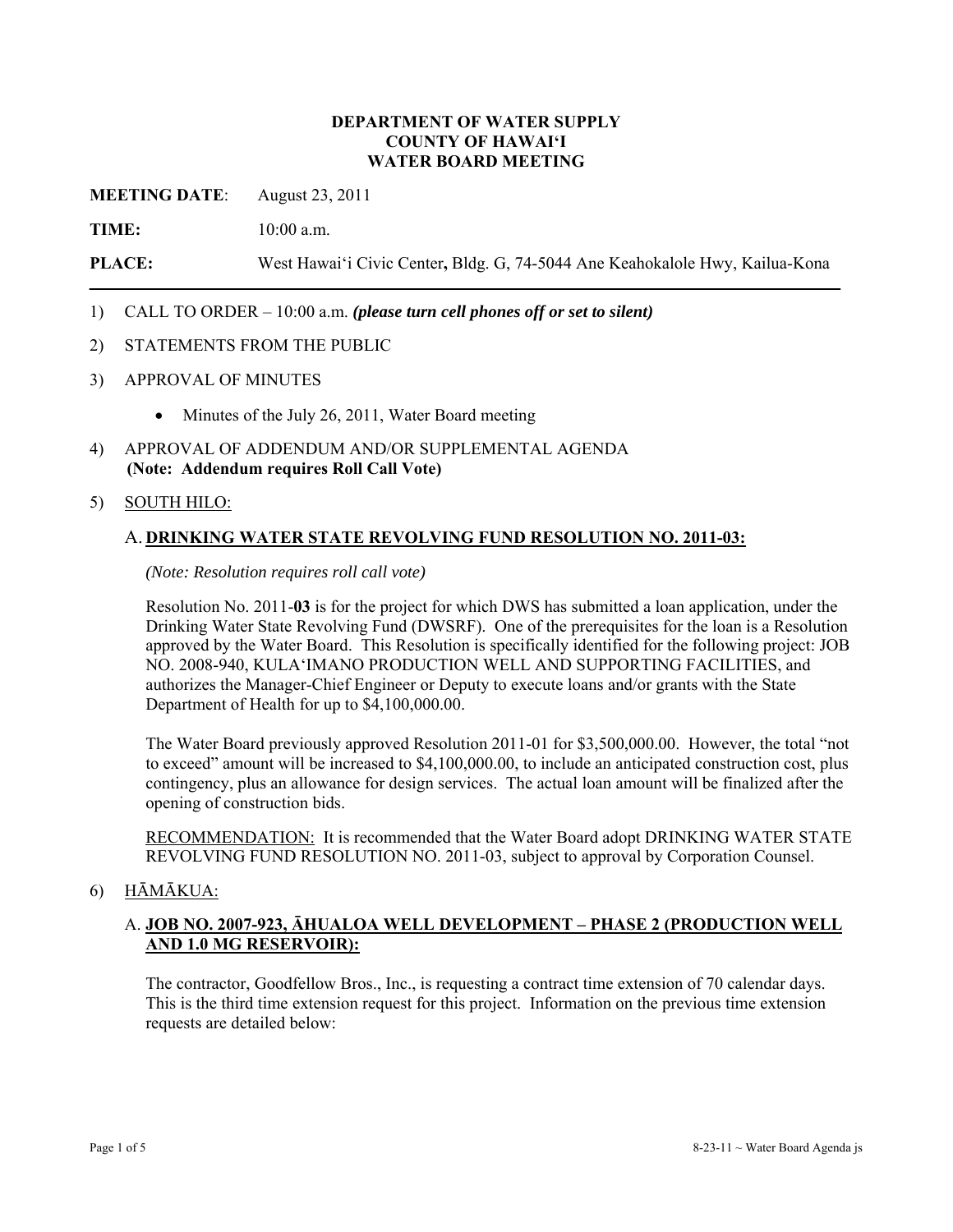| Ext.                                |             |           | Days       |                                                                                                                                                        |
|-------------------------------------|-------------|-----------|------------|--------------------------------------------------------------------------------------------------------------------------------------------------------|
| #                                   | From (Date) | To (Date) | (Calendar) | Reason                                                                                                                                                 |
|                                     | 8/30/10     | 2/14/11   | 168        | Delays in receiving drawings from HELCO<br>and changes in electrical design.                                                                           |
| $\overline{2}$                      | 2/14/11     | 9/26/11   | 224        | Delays in receiving submittals and review<br>from HELCO for Main Electrical Service<br>Switchgear                                                      |
| 3                                   | 9/26/11     | 12/5/11   | 70         | Additional time needed for start-up/testing of<br>Motor Control Center, delays in painting<br>due to moisture, delays in delivery of<br>doors/louvers. |
| Total Days (including this request) |             |           | 462        |                                                                                                                                                        |

The contractor's previous time extension did not include the time needed for the instrumentation technicians to complete start-up and testing of the Motor Control Center equipment. The instrumentation technicians will need approximately eight (8) weeks after the current contract completion date to finish their work. Painting of the control building has also been delayed due to moisture in the building, and the main electrical work cannot be completed until the painting is finished. Delivery of the doors and louvers for the building has also taken longer than anticipated. The contractor estimates that an additional two (2) weeks will be needed to complete painting and delivery/installation of the doors and louvers.

Staff has reviewed the request and finds that the 70 calendar days are justified.

This project is being funded through the American Recovery and Reinvestment Act of 2009 (ARRA). The requested time extension will not affect ARRA funding for this project.

RECOMMENDATION: It is recommended that the Board grant this contract time extension of 70 calendar days to Goodfellow Bros., Inc., for JOB NO. 2007-923, Āhualoa Well Development – Phase 2 (Production Well and 1.0 MG Reservoir). If approved, the contract completion date will be extended from February 26, 2011 to December 5, 2011.

# 7) NORTH KOHALA:

# A. **JOB NO. 2005-867, HALA'ULA WELL DEVELOPMENT (WELL NO. 7247-03):**

The contractor, Derrick's Well Drilling and Pump Services, LLC, is requesting a time extension of 12 calendar days. The contractor's time extension request is supported by DWS's consulting engineer for the project. This is the second time extension request for this project.

| Extension # | From (Date) | To (Date)              | Days (Calendar) | Reason         |
|-------------|-------------|------------------------|-----------------|----------------|
|             | 4/20/11     | 5/22/11                |                 | Rain-out Days  |
|             | 5/22/11     | 6/3/11                 |                 | Sample Retests |
|             |             | Total Days (incl. this | 4.              |                |
|             |             | ext.                   |                 |                |

The project completion date must be extended due to delays caused by positive water samples and subsequent retesting requirements.

RECOMMENDATION: It is recommended that the Board grant this time extension of 12 calendar days to Derrick's Well Drilling and Pump Services, LLC, for JOB NO. 2005-867, HALA'ULA WELL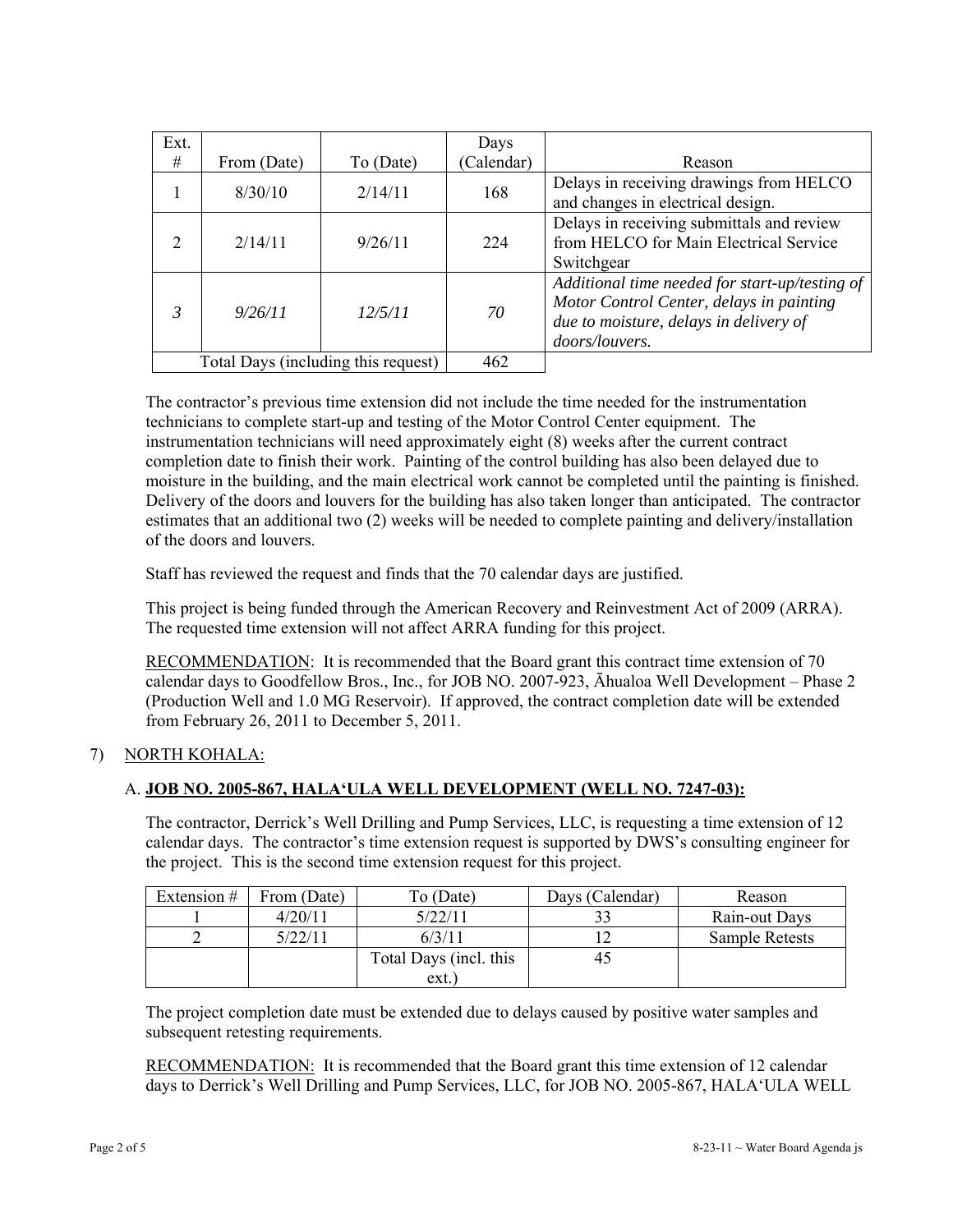DEVELOPMENT (WELL NO. 7247-03). If approved, the contract completion date will be extended from May 22, 2011 to June 3, 2011.

### 8) NORTH KONA:

## A. **JOB NO. 2003-823: PALANI ROAD TRANSMISSION WATERLINE (MĀMALAHOA HIGHWAY TO PALANI NO. 2 RESERVOIR):**

The contractor, CTS Earthmoving, Inc., has submitted a request for a contract time extension of sixteen (16) working days, due to several recent change order items requested by DWS.

This would be the second time extension to the contract.

If approved, the contract completion date will be extended from September 7, 2011 until September 29, 2011. Engineering staff has reviewed the request, and finds that the sixteen (16) working day time extension is a reasonable request by the contractor, to include the change orders and complete the project.

RECOMMENDATION: It is recommended that the Board grant this extension of contract time of sixteen (16) working days, to CTS Earthmoving, Inc., for JOB NO. 2003-823, PALANI ROAD TRANSMISSION WATERLINE (MĀMALAHOA HIGHWAY TO PALANI NO. 2 RESERVOIR).

#### 9) MISCELLANEOUS:

### A. **DEDICATION OF WATER SYSTEMS:**

The Department has received the following documents for action by the Water Board. The water systems have been constructed in accordance with the Department's standards and are in acceptable condition for dedication.

### **1. BILL OF SALE**

 WAIMEA WELL – State Well No. 6240-02 Seller: Board of Land and Natural Resources, State of Hawai'i Tax Map Key: (3) 6-5-001: 003 (Portion) DLNR Job No. 43-HW-A Completion Date: April 19, 1999 Water System Cost: \$ 920,012.00

RECOMMENDATION: It is recommended that the Water Board accepts these documents subject to the approval of the Corporation Counsel, and that either the Chairperson or the Vice-Chairperson be authorized to sign the documents.

## B. **POWER COST CHARGE:**

A Public Hearing will have been held before the Board meeting today, to receive testimony on the Power Cost Adjustment. The Power Cost Adjustment will be discussed, with possible action by the Board. Currently, the Power Cost Charge is \$2.23 per 1,000 gallons. The Power Cost Charge for July, the most recent available figure, was \$2.31. It is recommended that the Board approve an increase of the Power Cost Charge from \$2.23 to **\$2.31**, effective September 1, 2011.

### C. **PRESENTATION REGARDING POSSIBLE DESALINATION PLANT:**

Mr. Steve Dearing, owner of Palms of Hawai'i, proposes to design, construct, finance and operate a desalination plant using reverse osmosis methods in the Kona area. Mr. Dearing will provide a presentation. Discussion by the Water Board.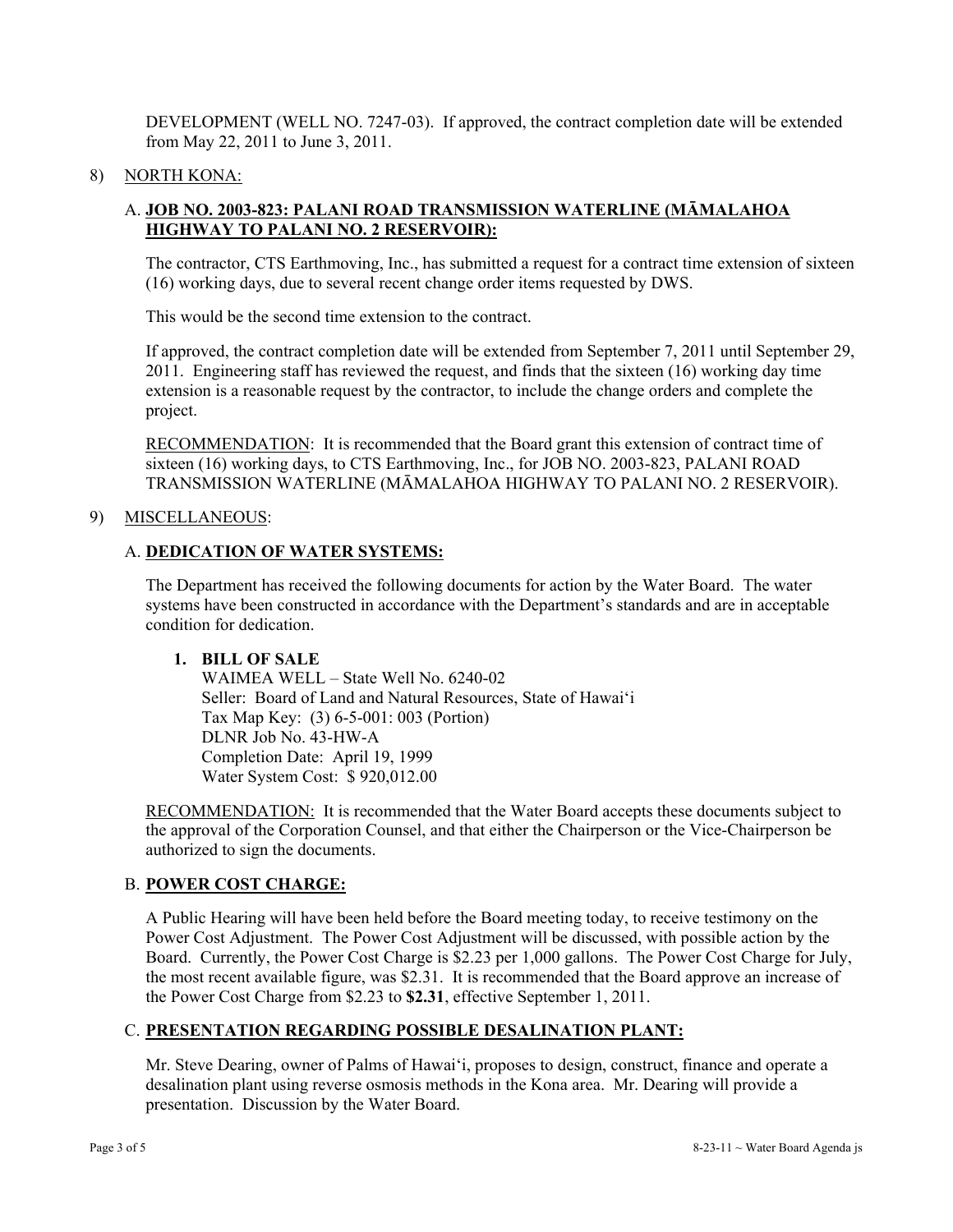# D. **REPORT OF AD HOC FINANCE COMMITTEE:**

The Water Board's Ad Hoc Finance Committee Chairperson, Mr. Art Taniguchi, has been investigating the three focus areas (DWS's policies on credit card use, cash control and vehicle take-home), which encompass the scope of the Committee's work. At this meeting, the Committee may do the following:

- Possible approval of DWS's vehicle policy, based on modifications following union comments;
- Decals on DWS vehicles;
- Discussion of DWS's cash handling procedures and proposed changes. Discussion may include a possible switchover to Oahu's billing system.

## E. **DISCUSSION REGARDING PROPOSED RULE CHANGE REGARDING WATER SERVICE TO CONSUMERS/RESPONSIBILITY FOR PAYMENT OF BILLS:**

For discussion. (Agendized at the request of the Water Board at the July 26, 2011, meeting.)

# F. **REPORT OF AD HOC COMMITTEE TO REVISE THE MANAGER-CHIEF ENGINEER'S EVALUATION FORM:**

The Water Board's Chairperson of the Ad Hoc Committee to Revise the Manager-Chief Engineer's Evaluation Form, Mr. Ken Kaneshiro, has been looking at a revised Manager-Chief Engineer Evaluation Form.

At this meeting, the Committee may provide a report to the Board on its findings.

## G. **ENERGY MANAGEMENT ANALYST UPDATE:**

The Energy Management Analyst will provide an update on significant changes or noteworthy areas relating to energy use and the Department's Green Initiatives. Ms. Myhre and Mr. Alex Frost of the County's Department of Research and Development will provide a briefing on the "Vision 20/15 Green Government Action Plan."

# H. **MONTHLY PROGRESS REPORT**:

Submission of Progress Report of Projects by the Department. Department personnel will be available to respond to questions by the Board regarding the status/progress of any project.

### I. **REVIEW OF MONTHLY FINANCIAL STATEMENTS:**

Submission of financial statements and information relating to the financial status of the Department. Department personnel will be available to respond to questions by the Board relating to the financial status of the Department.

# J. **MANAGER-CHIEF ENGINEER'S REPORT:**

The Manager-Chief Engineer will provide an update or status on the following:

- 1) Palani Road Transmission Waterline Project
- 2) Hawaiian Ocean View Estates Project
- 3) Pu'ukala/Kona Ocean View Properties Subdivision Improvement District Update
- 4) Public Information and Education Specialist Update
- 5) Upcoming HWWA conference
- 6) Recognition of DWS's Big Island Tapping Team

# K. **CHAIRPERSON'S REPORT:**